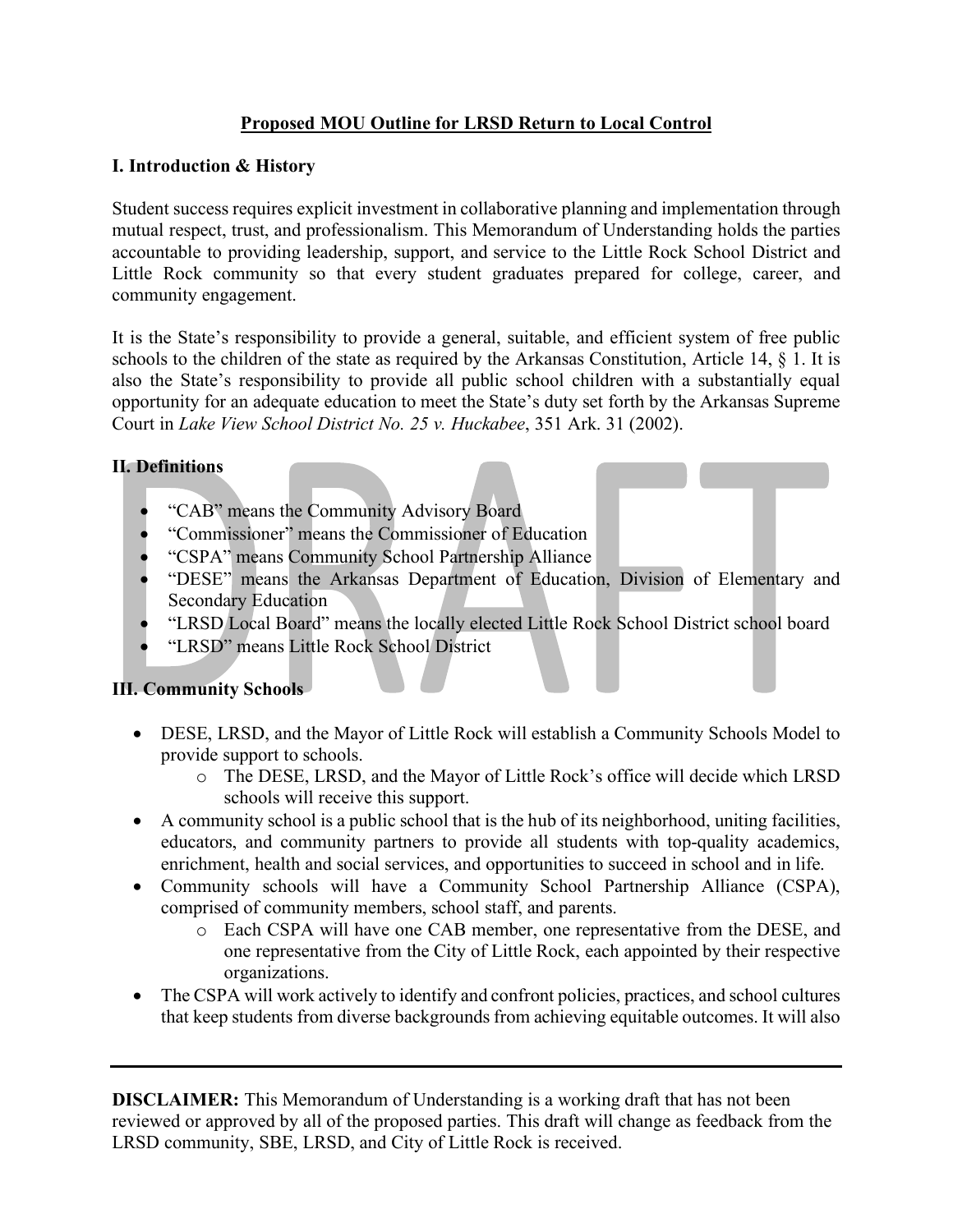work to utilize the assets of the entire community and to invest in a whole-child approach to education.

- The CSPA will be responsible for determining the mission, vision, and strategic planning for its school.
- The CPSA will work with the District's Personnel Policy Committees (PPCs) to establish personnel policies, including salary schedules and teacher incentives, for its school.
	- o These personnel policies may differ from the District's policies.
	- o Each school must meet the minimum teacher salary.
	- o The CSPA may approve personnel policies, contingent on the approval from the CAB, with a right of appeal to the Commissioner if the CAB denies the request.
- The CSPA will make recommendations to the CAB on student policies, including student discipline policies.
	- o The CSPA may elect to have differing student policies from the District. The CSPA will make these recommendations to the CAB, with a right of appeal to the Commissioner if the CAB denies the request.
- The CSPA will make recommendations to the CAB on its school calendar and school day.
	- o The CSPA may elect to have a different school calendar or school day than the rest of the District.
	- o The CSPA will make recommendations to the CAB, with a right of appeal by the CSPA to the Commissioner.
- The CSPA will decide how success in its school will be measured, in addition to the ESSA School Index and Letter Grade.
- Once the CSPA's recommendations are approved and the CSPA determines additional measures of success, they should be incorporated into the school-level improvement plan required by DESE Rules Governing the Arkansas Educational Support and Accountability Act (AESAA) and Ark. Code Ann. § 6-15-2901 et seq.
- These schools will receive priority staffing.
- Each CSPA will give input to LRSD administration concerning staffing needs for its school.

# **IV. Support from the City of Little Rock**

# **V. Level 5 – Intensive Support**

- DESE will provide quarterly reports to the State Board regarding the progress of the district toward meeting the identified criteria for exiting Level 5 – Intensive Support.
	- o DESE will work with LRSD to establish new criteria for exiting Level 5 Intensive Support.
	- o The quarterly report will also include progress of each school with a CSPAs toward meeting goals established in the school-level improvement plan.
	- o DESE will include the measures identified in Section VI.
	- o The State Board will review the progress of the district toward improving the issues that caused classification and implementation of the district improvement/exit plan.

**DISCLAIMER:** This Memorandum of Understanding is a working draft that has not been reviewed or approved by all of the proposed parties. This draft will change as feedback from the LRSD community, SBE, LRSD, and City of Little Rock is received.